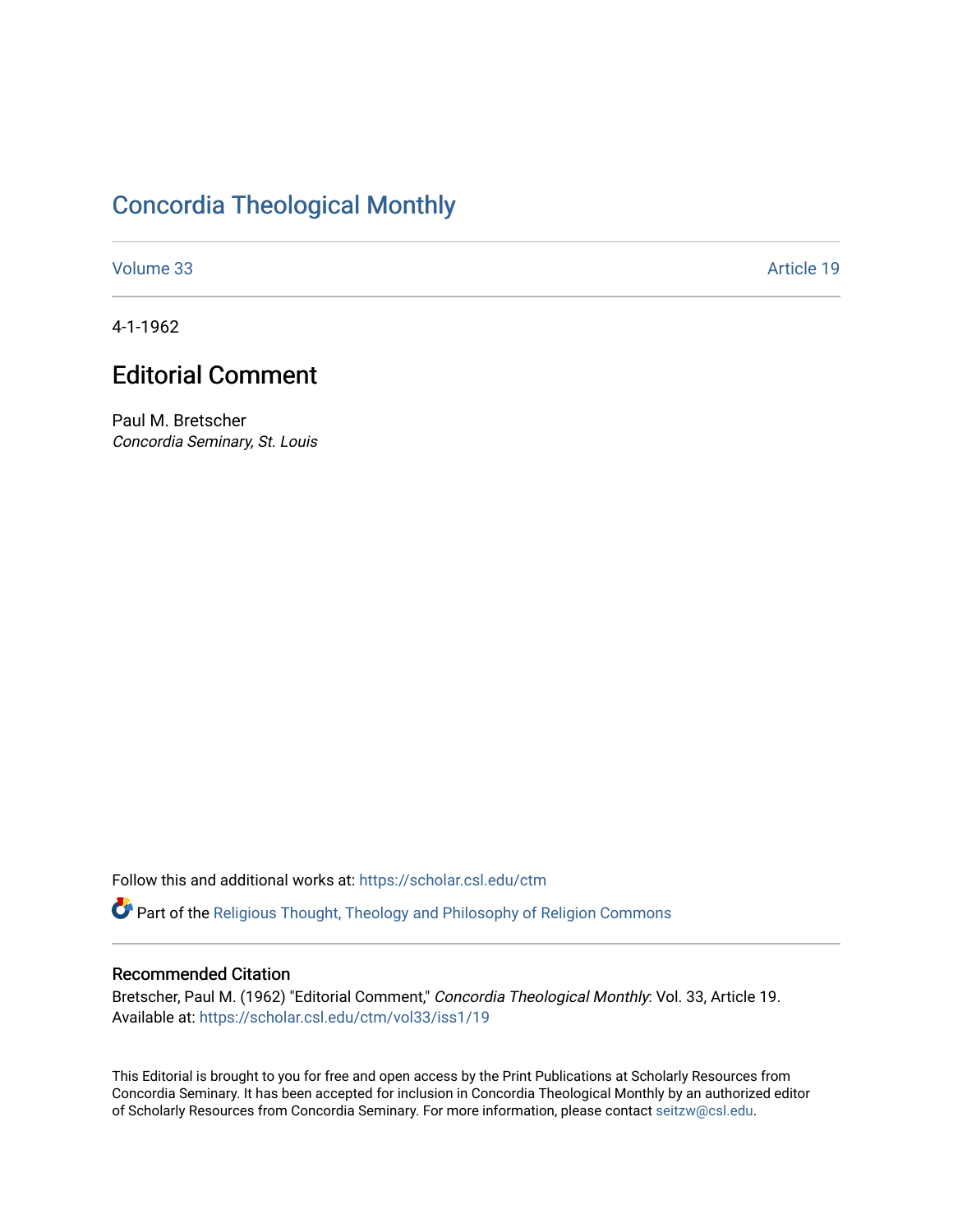# CONCORDIA THEOLOGICAL MONTHLY

| Vol. XXXIII                                                      | April 1962 | No. 4 |
|------------------------------------------------------------------|------------|-------|
| The Role of A Brief Statement Since 1932<br><b>CARL S. MEYER</b> |            | 199   |
| A Brief Statement - Guidelines and Helps for Study               |            | 210   |
| <b>Apostolic Succession</b>                                      |            | 224   |
| <b>Homiletics</b>                                                |            | 229   |
| <b>Theological Observer</b>                                      |            | 239   |
| <b>Book Review</b>                                               |            | 242   |

### **EDITORIAL COMMITTEE**

PAUL M. BRETSCHER, MARTIN H. FRANZMANN ALFRED O. FUERBRINGER, GEORGE W. HOYER ARTHUR CARL PIEPKORN, WALTER R. ROEHRS LEWIS W. SPITZ, GILBERT A. THIELE

Address all communications to the Editorial Committee in care of Walter R. Roebrs, 801 De Mun Ave., St. Louis 5, Mo.

 $\mathbf{1}$ 

Published by Scholarly Resources from Concordia Seminary, 1962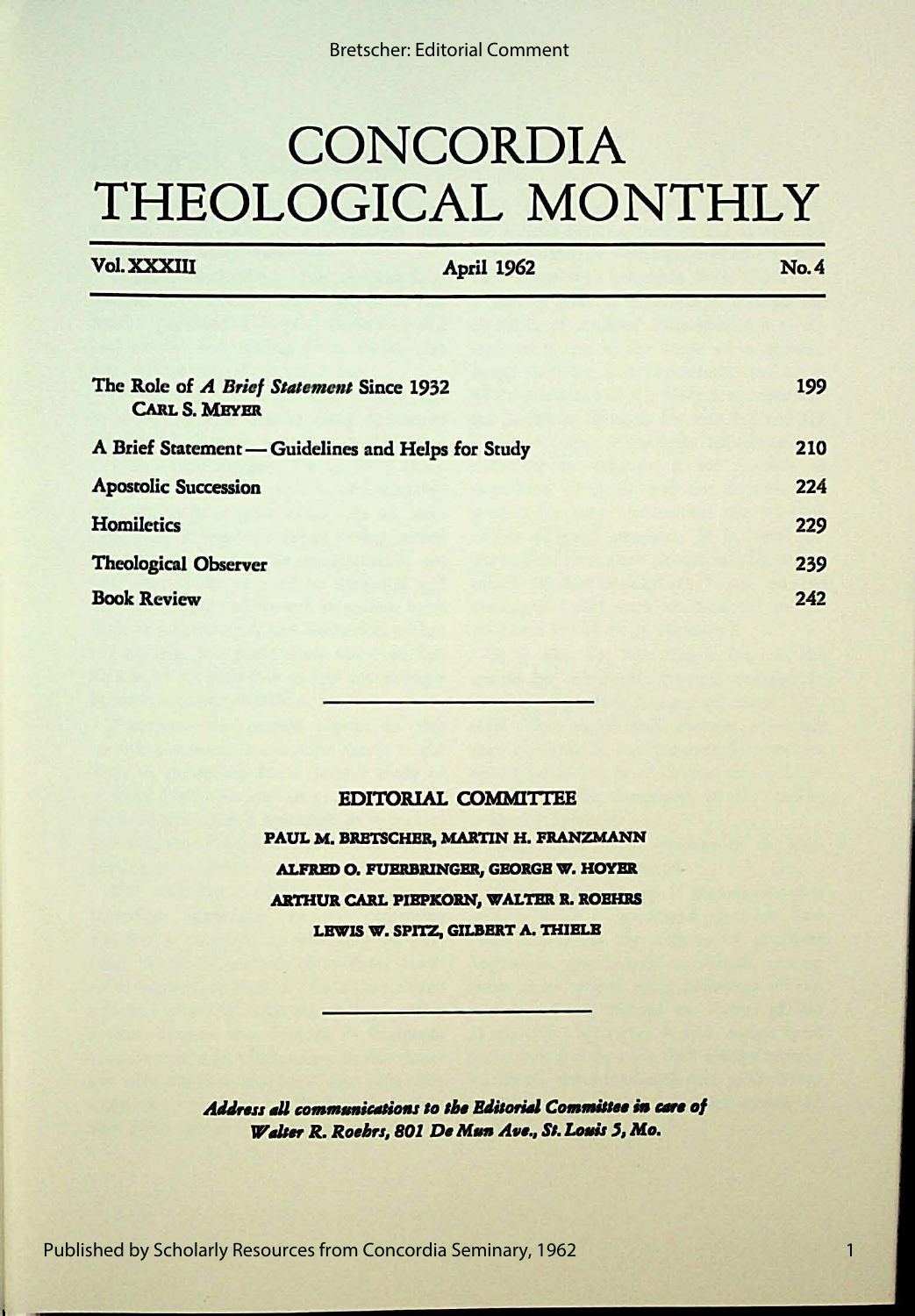https://scholar.csl.edu/ctm/vol33/iss1/19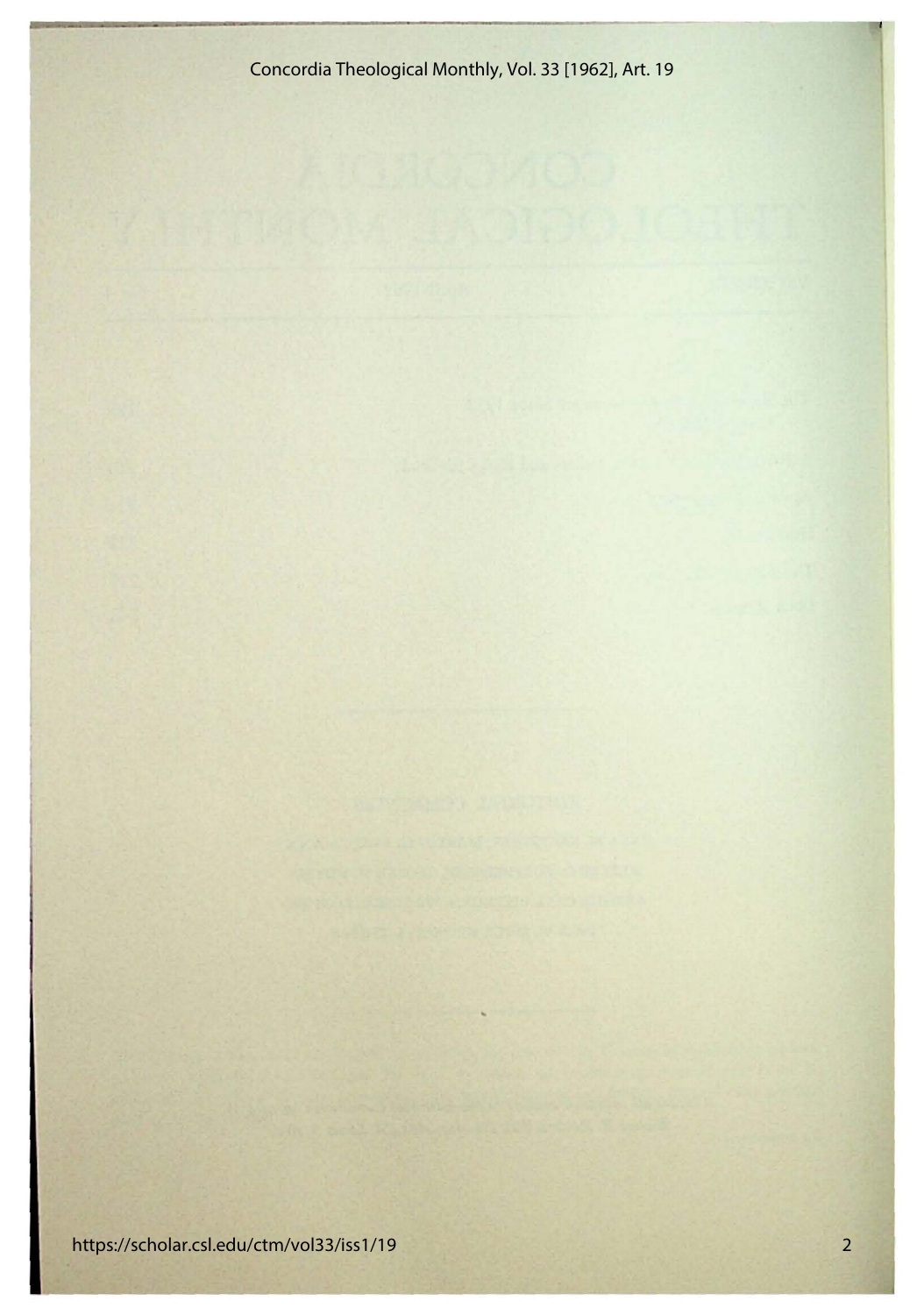## Editorial Comment

Two feature articles in this issue of our journal arc devoted *to* a discussion and review of *A Brief Statement*.

In previous numbers (July, August, September, 1961), Dr. Carl S. Meyer of our faculty provided a helpful survey of the background and setting from which this document emerged 30 years ago.

In **a** current article the same author calls to mind the role that *A Brief Statement* has played since its adoption in 1932.

This survey suggests that *A Brief Statement* was assigned a position of increasing importance as it grew older. As an indication *that it* was regarded as having served its immediate purpose satisfactorily, we note that at the time of its adoption and for some years afterward it called forth little or no comment and discussion within our church. But particularly after the first decade of its existence it has increasingly become a center of debate.

Therefore the second article in this issue is presented in the hope *that it* might **serve as** guidelines for a careful study of *A Brief Statement* and an evaluation of its place in our church (possibly as a part of the program of pastoral conferences in the coming post-Easter season).

The only fair criterion to apply to an historical document is *to* determine whether it succeeds in achieving its purpose. Since the authors of A Brief State*ment* were instructed to "formulate theses which, beginning with the *status* contro*versiae*, present the doctrine of Scripture and the Lutheran Confessions in the short**est and** simplest manner," the only fair question *to* put *to it* is: Does it adequately and fairly present the controversial docttines of *that* era? Obviously it should not be faulted for not mentioning **issues and**  formulations of theological thinking that have come into existence since 1932.

But in view of attempts to enlarge the function of A Brief Statement and to assign *to it* the wider scope of a general, comprehensive, and permanent confession of the doctrines of the Holy Scriptures and the Lutheran Symbols for our day and for times to come, it becomes legitimate and necessary *to* examine it for answers *to*  questions which it was not intended *to*  give, since they are beyond the purview of its original purpose. It is very important *to* note that almost all the points raised in our article are based on the assumption that such an enlarged role is proposed for A Brief Statement.

It is also for this reason *that* in the article by far more space is devoted *to*  criticism than *to* well-deserved commendation. The reader **will observe .moreover**  that nowhere in the **presentation are** the doctrines of A Brief Statement declared contrary to the Scriptures or in conflict with the Symbols.

This article is the product of the editorial staff of this journal.

The task of writing it was undertaken with a sense of profound gratitude and filial respect to the authors of A Brief Statement, particularly to those among them from whom some members of the staff heard and learned the Word of life as students. Whatever is said, comes from the conviction that we shall always remain learners at the feet of such men as Dr. Francis Pieper, no *doubt* the chief author of **A** Brief Statement.